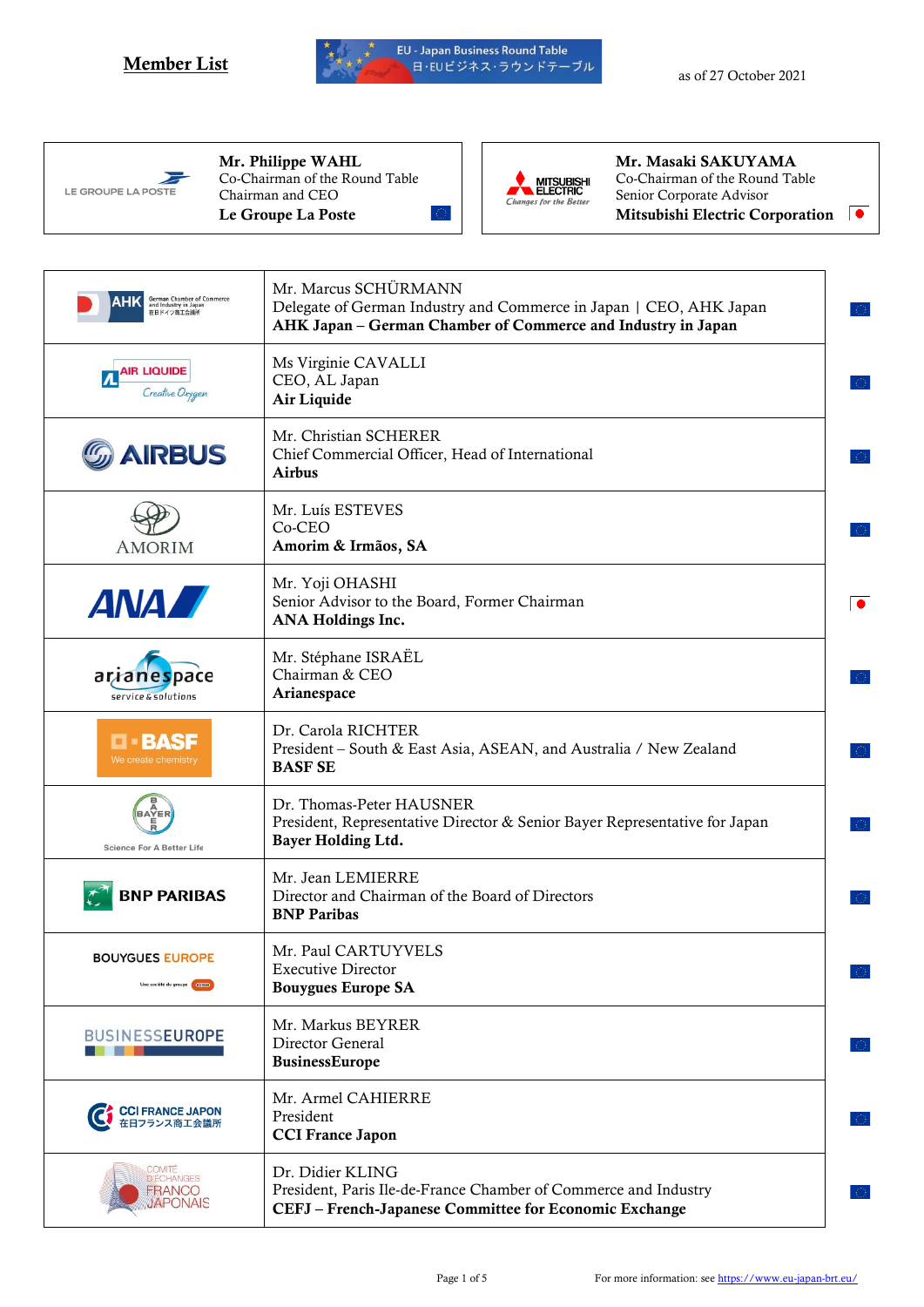| <b>CERTICON</b>                                                                    | Prof. Vladimír MAŘÍK<br>Chairman of the Board<br>CertiCon, a.s.                                                                                                                                   |
|------------------------------------------------------------------------------------|---------------------------------------------------------------------------------------------------------------------------------------------------------------------------------------------------|
| movation all for the nations<br><b>CHUGAI</b><br>Roche A member of the Roche group | Mr. Osamu NAGAYAMA<br>Senior Advisor, Honorary Chairman<br>Chugai Pharmaceutical Co., Ltd.                                                                                                        |
| Ciriot                                                                             | Mr. Jarkko JUSSILA<br><b>CEO</b><br>Ciriot Inc.                                                                                                                                                   |
| <b>FULLE COSYLAB</b>                                                               | Dr. Mark PLEŠKO<br>President<br>Cosylab d.d.                                                                                                                                                      |
| DAIMLER                                                                            | Mr. Eckart VON KLAEDEN<br>Vice President - External Affairs<br>Daimler AG                                                                                                                         |
| <b>DANISH CROWN</b>                                                                | Mr. Asger KROGSGAARD<br>Deputy Chairman of the Board of Directors<br>Danish Crown A/S                                                                                                             |
| <i>DASSAULT<br/>SUSTEMES</i>                                                       | Mr. Philippe GODBOUT<br>Managing Director<br>Dassault Systèmes K.K.                                                                                                                               |
|                                                                                    | Mr. Charles KAUFMANN<br>President/Representative Director - DHL Global Forwarding Japan K.K.<br>CEO - DHL Global Forwarding North Asia & South Pacific (NASP)<br>DHL Global Forwarding Japan K.K. |
| <b>DIGITALEUROPE</b>                                                               | Ms Cecilia BONEFELD-DAHL<br>Director-General<br><b>DIGITALEUROPE</b>                                                                                                                              |
| <b>PeDF</b>                                                                        | Mr. Vincent DUFOUR<br>General Delegate, Japan<br><b>EDF</b>                                                                                                                                       |
| Energy<br>POO<br><b>Smart Energy Management</b>                                    | Mr. Alain DARDY<br>Representative Director<br><b>Energy Pool Japan</b>                                                                                                                            |
| $1 - \frac{1}{2}$                                                                  | Mr. Mitsuru IZUMO<br>Founder and CEO<br>euglena Co., Ltd.                                                                                                                                         |
| EUROPEAN BUSINESS COUNCIL IN JAPA                                                  | Mr. Michael MROCZEK<br>President<br>European Business Council in Japan                                                                                                                            |
| European Services Forum                                                            | Mr. Pascal KERNEIS<br>Managing Director<br><b>European Services Forum (ESF)</b>                                                                                                                   |
| Fexco                                                                              | Mr. Joe REDMOND<br>Group Executive<br>Fexco                                                                                                                                                       |
| fives                                                                              | Mr. Frédéric SANCHEZ<br>Chairman of the Executive Board<br><b>Fives Group</b>                                                                                                                     |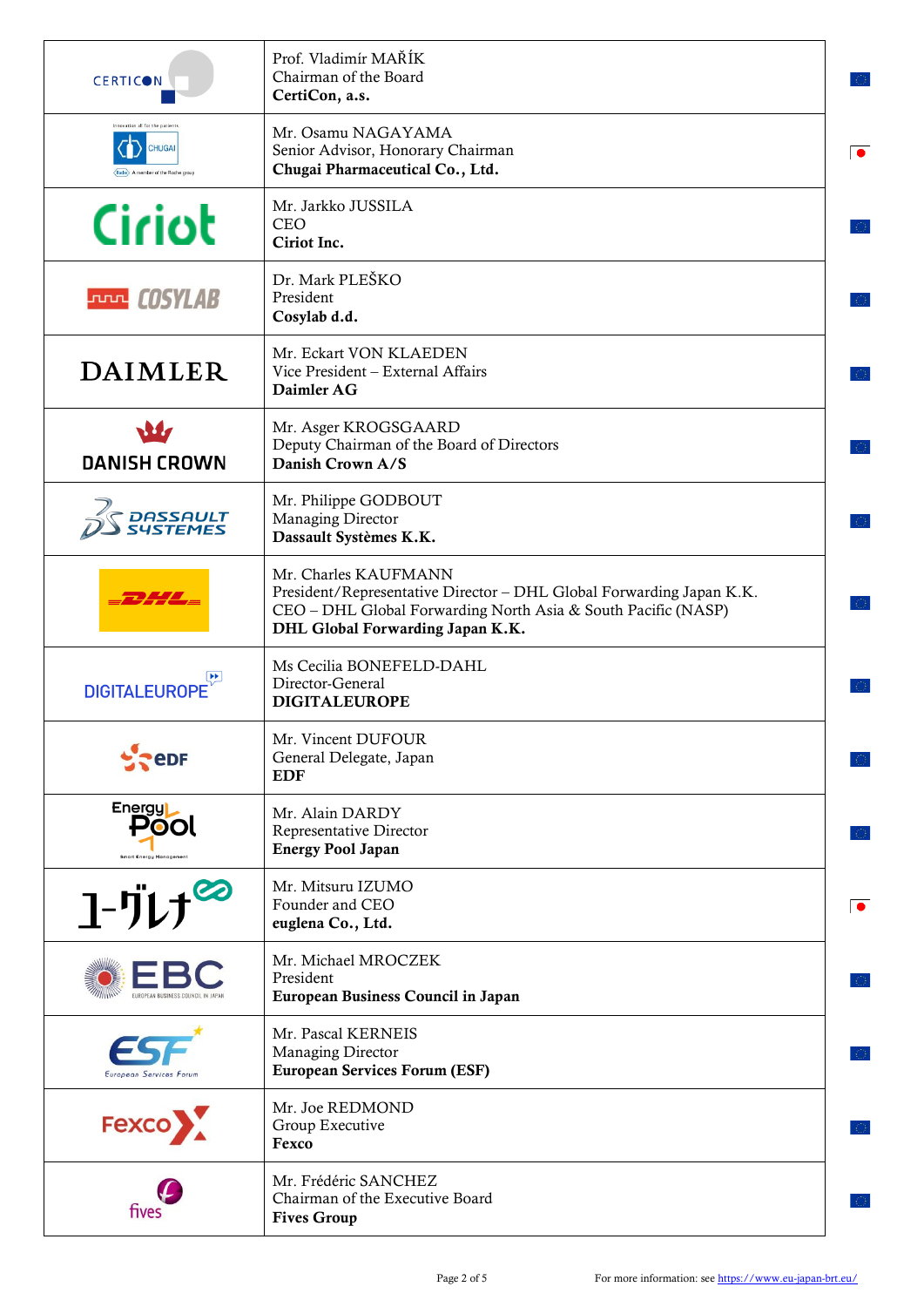| <b>FUJITSU</b>                                                                        | Mr. Hidenori FURUTA<br>Representative Director, COO& CTO<br><b>Fujitsu Limited</b>                                  | $\bullet$ |
|---------------------------------------------------------------------------------------|---------------------------------------------------------------------------------------------------------------------|-----------|
|                                                                                       | Mr. Shinji FUKUKAWA<br>Senior Advisor<br>Global Industrial & Social Progress Research Institute                     | $\bullet$ |
| <b>HITACHI</b>                                                                        | Mr. Alistair DORMER<br>Executive Vice President and Executive Officer, Chief Environmental Officer<br>Hitachi, Ltd. | $\bullet$ |
| Ishii Conception Office Network                                                       | Ms Akari-Lisa ISHII<br>Principal and Lighting Designer<br>I.C.O.N.                                                  | $\bullet$ |
| <b>IGUA U</b><br>CZECH<br>SPACE<br><b>OFTWARE</b><br><b>ALLIANCE</b><br><b>/STEMS</b> | Mr. Petr BARES<br>Managing Director, Iguassu Software Systems<br>President, Czech Space Alliance                    |           |
| <b>IKE/</b>                                                                           | Ms Petra FÄRE<br>President, CEO & CSO<br>IKEA Japan K.K.                                                            |           |
| INTERFOOD<br>Dairy, the source of life                                                | Mr. Frank VAN STIPDONK<br>Chairman<br>Interfood Holding B.V.                                                        |           |
| Janssen                                                                               | Mr. Shuhei SEKIGUCHI<br>President & Representative Director<br>Janssen Pharmaceutical K.K. (Japan)                  |           |
| Japan<br><b>Business</b><br><b>Council in</b><br>Europe                               | Mr. Chris JACKSON<br>President<br>Japan Business Council in Europe                                                  | $\bullet$ |
|                                                                                       | Mr. Hiroshi KIMURA<br>Honorary Company Fellow<br>Japan Tobacco, Inc.                                                |           |
| Clingele <sup>r</sup>                                                                 | Mr. Koen KLINGELE<br>Managing Director<br><b>Klingele Chocolade NV</b>                                              |           |
| LEGU                                                                                  | Mr. Atsushi HASEGAWA<br>General Manager, Japan<br>Lego Japan Limited                                                |           |
|                                                                                       | Mr. Tilen MILICEVIC<br>Deputy General Manager<br>L4T Group (Life for Tyres) LTD.                                    |           |
| <b>Marubeni</b>                                                                       | Mr. Kuninori KUROISHI<br>Senior Advisor<br><b>Marubeni Corporation</b>                                              | $\bullet$ |
| <b>MGBCK</b>                                                                          | Mr. Roman MAISCH<br>Representative Director, Chairman and President<br>Merck Performance Materials Ltd. Japan       |           |
| <b>NDUSTRIE</b>                                                                       | Mr. Kazuo TSUKUDA<br>Honorary Advisor<br>Mitsubishi Heavy Industries, Ltd.                                          | $\bullet$ |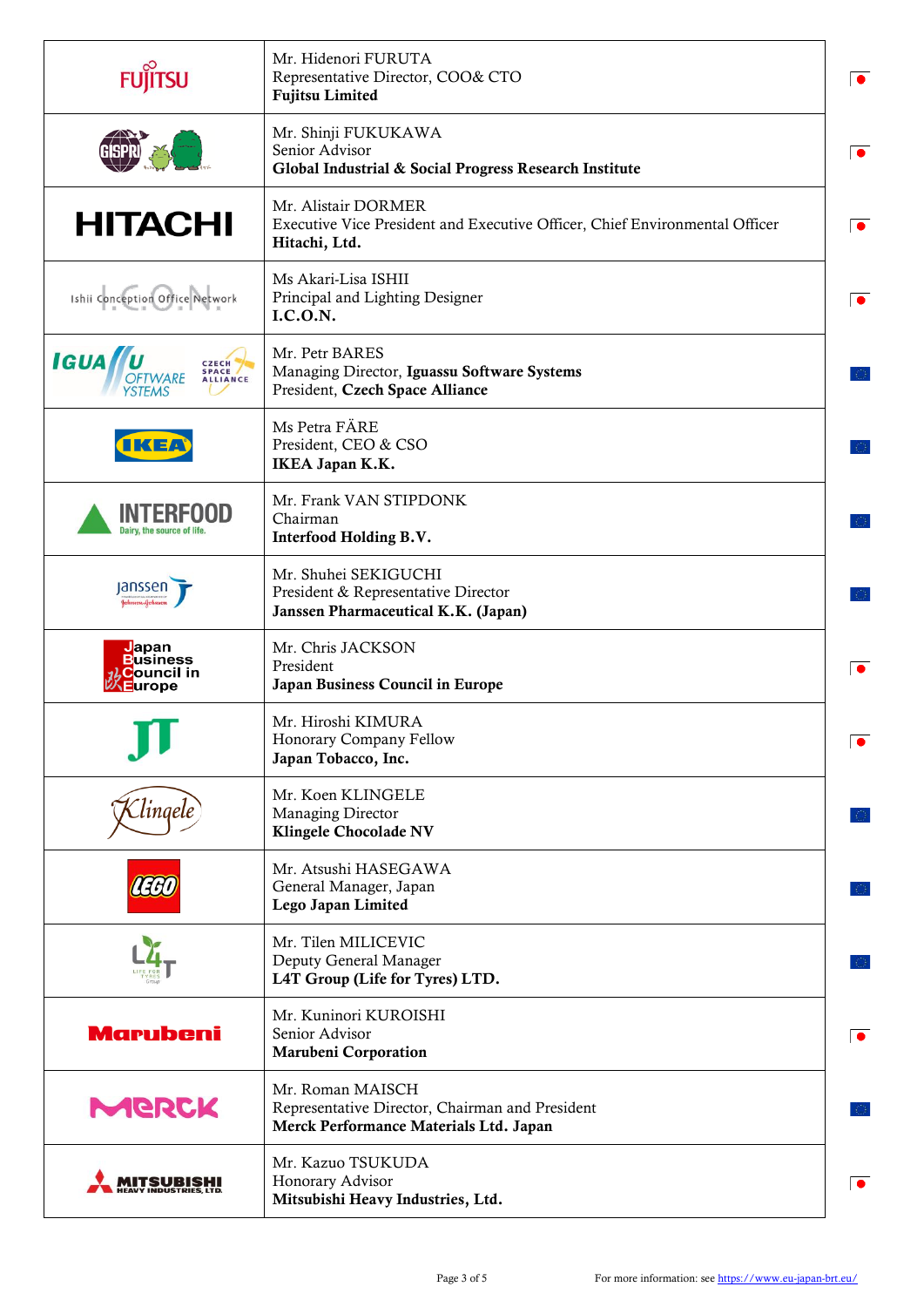|                                           | Dr. Jean-François PERRIN<br><b>CEO</b><br>Nanomakers S.A.                                                                      |
|-------------------------------------------|--------------------------------------------------------------------------------------------------------------------------------|
| <b>NEC</b>                                | Mr. Nobuhiro ENDO<br>Chairman of the Board<br>$\bullet$<br><b>NEC Corporation</b>                                              |
| <b>NIPPON STEEL</b>                       | Mr. Hideo SUZUKI<br>Managing Executive Officer<br>$\bullet$<br><b>Nippon Steel Corporation</b>                                 |
|                                           | Mr. Jun SAWADA<br>President and Chief Executive Officer<br>$\bullet$<br>Nippon Telegraph & Telephone Corporation               |
| <b>NISSAN</b><br><b>MOTOR CORPORATION</b> | Mr. Joji TAGAWA<br>Senior Vice President, Chief Sustainability Officer<br>$\bullet$<br>Nissan Motor Co., Ltd.                  |
| <b>NOMURA</b>                             | Mr. Toshiyasu IIYAMA<br>Deputy President<br>$\bullet$<br>Nomura Securities Co., Ltd.                                           |
|                                           | Dr. Marine FAUSSILLON-LAVILLE<br>President and co-founder<br>Novaptech                                                         |
| orange                                    | Mr. Bernard YVETOT<br><b>CEO</b><br>Orange Japan Co.Ltd                                                                        |
| <b>OLIVE OILS</b><br><b>FROM SPAIN</b>    | Mr. Pedro BARATO TRIGUERO<br>President<br>Organización Interprofesional del Aceite de Oliva Español (Olive Oils from<br>Spain) |
| <b>Panasonic</b>                          | Mr. Kazuhiro TSUGA<br>Director, Chairman of the Board<br><b>Panasonic Corporation</b>                                          |
| <b>PHILIPS</b>                            | Mr. Hiroyuki TSUTSUMI<br>President & CEO<br>Philips Japan, Ltd.                                                                |
| <b>Rakuten</b>                            | Mr. Fabien VERSAVAU<br>President & CEO<br><b>Rakuten France</b>                                                                |
| <b>REGULAXIS</b>                          | Dr. Matthieu CHAREYRE<br>Chief Business Development Officer - Global Pharmaceutical Operations<br><b>Regulaxis SAS</b>         |
| ℝ                                         | Mr. Ben STORY<br><b>Strategic Marketing Director</b><br>Rolls-Royce plc                                                        |
| scandinavian <sup>®</sup><br>LIVING       | Mr. Henrik KOHBERG<br>President<br>Scandinavian Living Co. A/S                                                                 |
| <b>Schneider</b>                          | Mr. Akihiko SHIRAHATA<br>Cluster President Japan<br>$\bullet$<br>Schneider Electric Japan Holdings Ltd.                        |